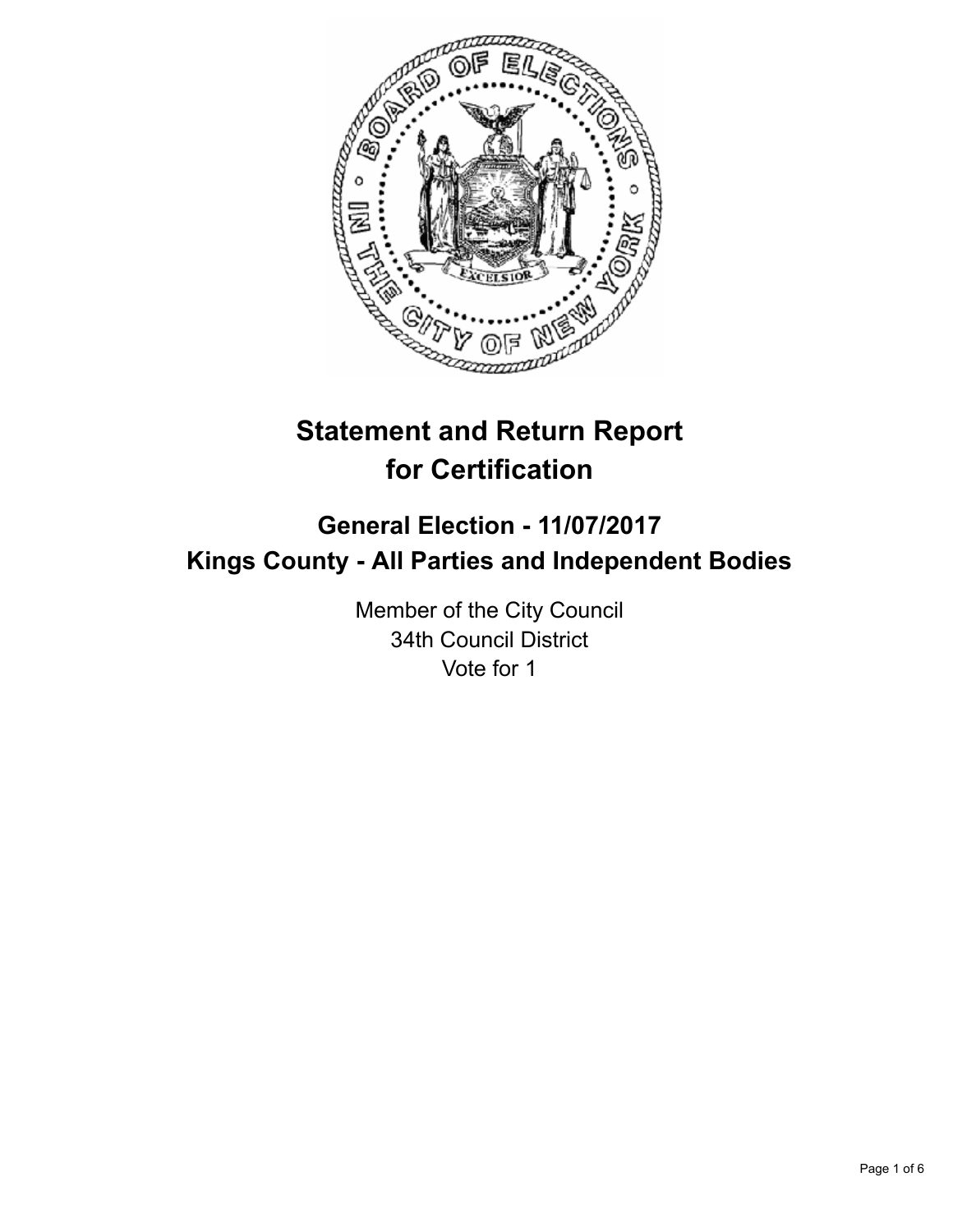

### **Assembly District 50**

| <b>PUBLIC COUNTER</b>                                    | 3,038 |
|----------------------------------------------------------|-------|
| MANUALLY COUNTED EMERGENCY                               | 1     |
| <b>ABSENTEE / MILITARY</b>                               | 31    |
| AFFIDAVIT                                                | 63    |
| <b>Total Ballots</b>                                     | 3,133 |
| Less - Inapplicable Federal/Special Presidential Ballots | 0     |
| <b>Total Applicable Ballots</b>                          | 3,133 |
| ANTONIO REYNOSO (DEMOCRATIC)                             | 2,349 |
| ANTONIO REYNOSO (WORKING FAMILIES)                       | 396   |
| CARL HUNTZINGER (WRITE-IN)                               | 1     |
| CRAIG WARSHACK (WRITE-IN)                                | 1     |
| DENISE BERSILE (WRITE-IN)                                | 1     |
| DONALD TRUMP (WRITE-IN)                                  | 1     |
| <b>JAMES MARION (WRITE-IN)</b>                           | 1     |
| JOEL HERZIG (WRITE-IN)                                   | 1     |
| JOHN NOLL (WRITE-IN)                                     | 1     |
| <b>KYLE LIND (WRITE-IN)</b>                              | 1     |
| MARIA DONIANO (WRITE-IN)                                 | 1     |
| MAUREEN ZIVIC (WRITE-IN)                                 | 1     |
| MEREDITH CHESNEY (WRITE-IN)                              | 1     |
| MICHAEL BLOOMBERG (WRITE-IN)                             | 1     |
| ROBERT BYRON FORD (WRITE-IN)                             | 1     |
| ROBERT MATELER (WRITE-IN)                                | 1     |
| STEPHEN T. LEVIN (WRITE-IN)                              | 1     |
| TOMMY TORRES (WRITE-IN)                                  | 9     |
| UNATTRIBUTABLE WRITE-IN (WRITE-IN)                       | 10    |
| VERA BADAMO (WRITE-IN)                                   | 1     |
| <b>Total Votes</b>                                       | 2,780 |
| Unrecorded                                               | 353   |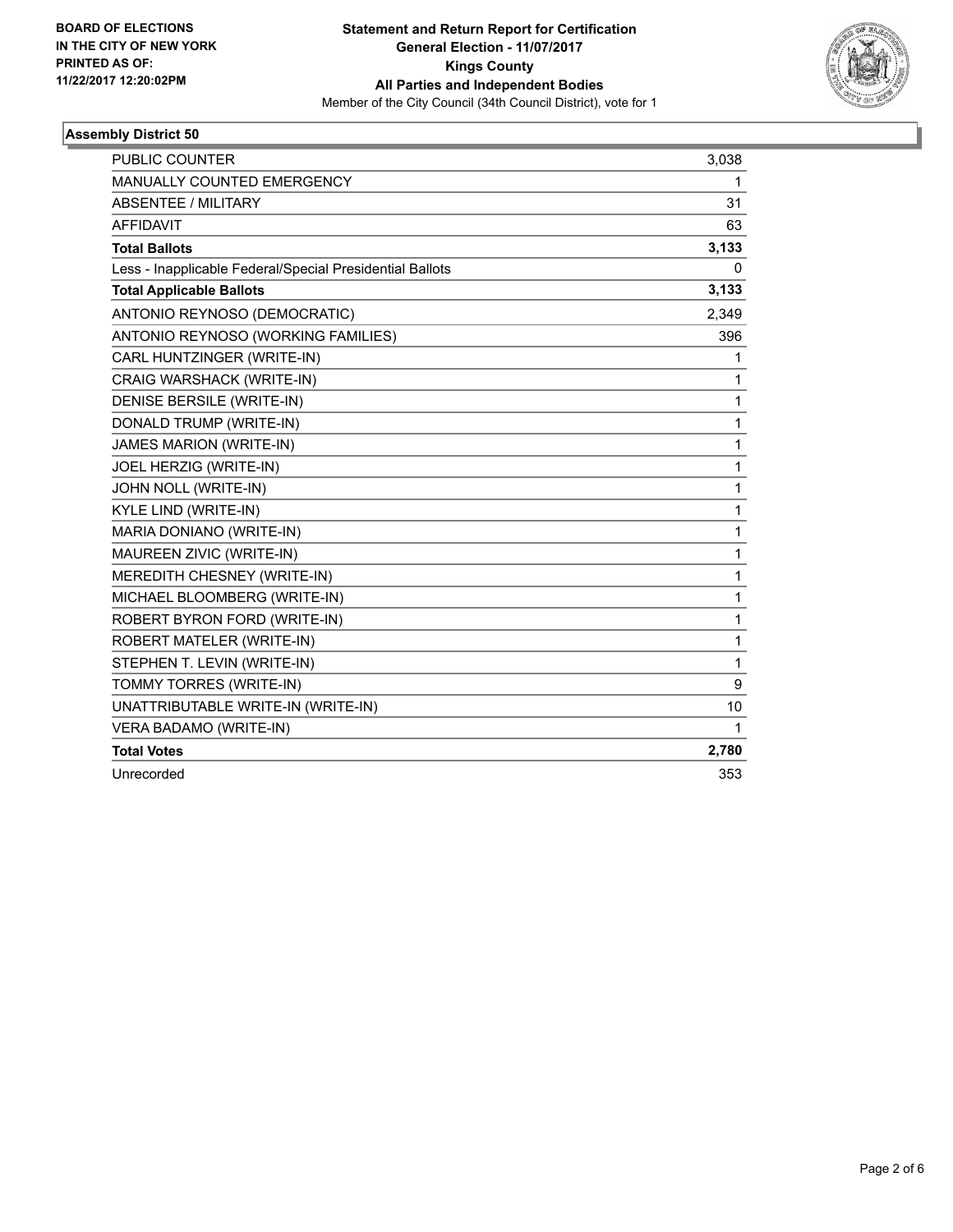

### **Assembly District 53**

| <b>PUBLIC COUNTER</b>                                    | 10,740         |
|----------------------------------------------------------|----------------|
| MANUALLY COUNTED EMERGENCY                               | 11             |
| <b>ABSENTEE / MILITARY</b>                               | 87             |
| <b>AFFIDAVIT</b>                                         | 153            |
| <b>Total Ballots</b>                                     | 10,991         |
| Less - Inapplicable Federal/Special Presidential Ballots | 0              |
| <b>Total Applicable Ballots</b>                          | 10,991         |
| ANTONIO REYNOSO (DEMOCRATIC)                             | 8,467          |
| ANTONIO REYNOSO (WORKING FAMILIES)                       | 1,258          |
| ALEXIS PENCE (WRITE-IN)                                  | 1.             |
| ALFRED HENDERSON (WRITE-IN)                              | 1              |
| ANNIE MEDLIN (WRITE-IN)                                  | 1              |
| ANTONIA ORTIZ (WRITE-IN)                                 | 1              |
| BENJAMIN DAVIS (WRITE-IN)                                | 1              |
| BENJAMIN G. KISSEL (WRITE-IN)                            | 1              |
| <b>BONNIE ANN (WRITE-IN)</b>                             | 1              |
| <b>BRAD GURAL (WRITE-IN)</b>                             | 1              |
| CHRIS PRATT (WRITE-IN)                                   | 1              |
| CHRISTOPHER MARTE (WRITE-IN)                             | 1              |
| <b>CRAIG BEEMAN (WRITE-IN)</b>                           | 1              |
| DARREN E COX (WRITE-IN)                                  | 1              |
| ERIC A. URLICH (WRITE-IN)                                | 3              |
| FRANCESCA L. CUTRONE (WRITE-IN)                          | $\overline{2}$ |
| JABARI BRISPORT (WRITE-IN)                               | $\overline{c}$ |
| JUDAH FRIEDLANDER (WRITE-IN)                             | 1              |
| KEITH POWERS (WRITE-IN)                                  | $\overline{c}$ |
| KIRK CEBALLOS (WRITE-IN)                                 | 1              |
| KRISTINA POE (WRITE-IN)                                  | 1              |
| LAGINA PHILIPS (WRITE-IN)                                | 1              |
| LOUIS VILCILLO (WRITE-IN)                                | 1              |
| NATHAN BLISS (WRITE-IN)                                  | 1              |
| <b>NCK MULLEN (WRITE-IN)</b>                             | 1              |
| NICK HANAUER (WRITE-IN)                                  | 1              |
| PAUL CARREIRAS (WRITE-IN)                                | 1              |
| SAL I ALBANESE (WRITE-IN)                                | 1              |
| STEPHEN T. LEVIN (WRITE-IN)                              | 1              |
| TEODORA CARREIRAS (WRITE-IN)                             | 1              |
| TIMOTHY SNOW (WRITE-IN)                                  | 1              |
| TOMMY TORRES (WRITE-IN)                                  | 10             |
| UNATTRIBUTABLE WRITE-IN (WRITE-IN)                       | 20             |
| VICTOR CLAVIE (WRITE-IN)                                 | 1              |
| VICTORIA CAMBRANES (WRITE-IN)                            | 1              |
| VICTORIA LOPEZ (WRITE-IN)                                | $\overline{c}$ |
| VITO J. LOPEZ (WRITE-IN)                                 | 1              |
| <b>Total Votes</b>                                       | 9,794          |
| Unrecorded                                               | 1,197          |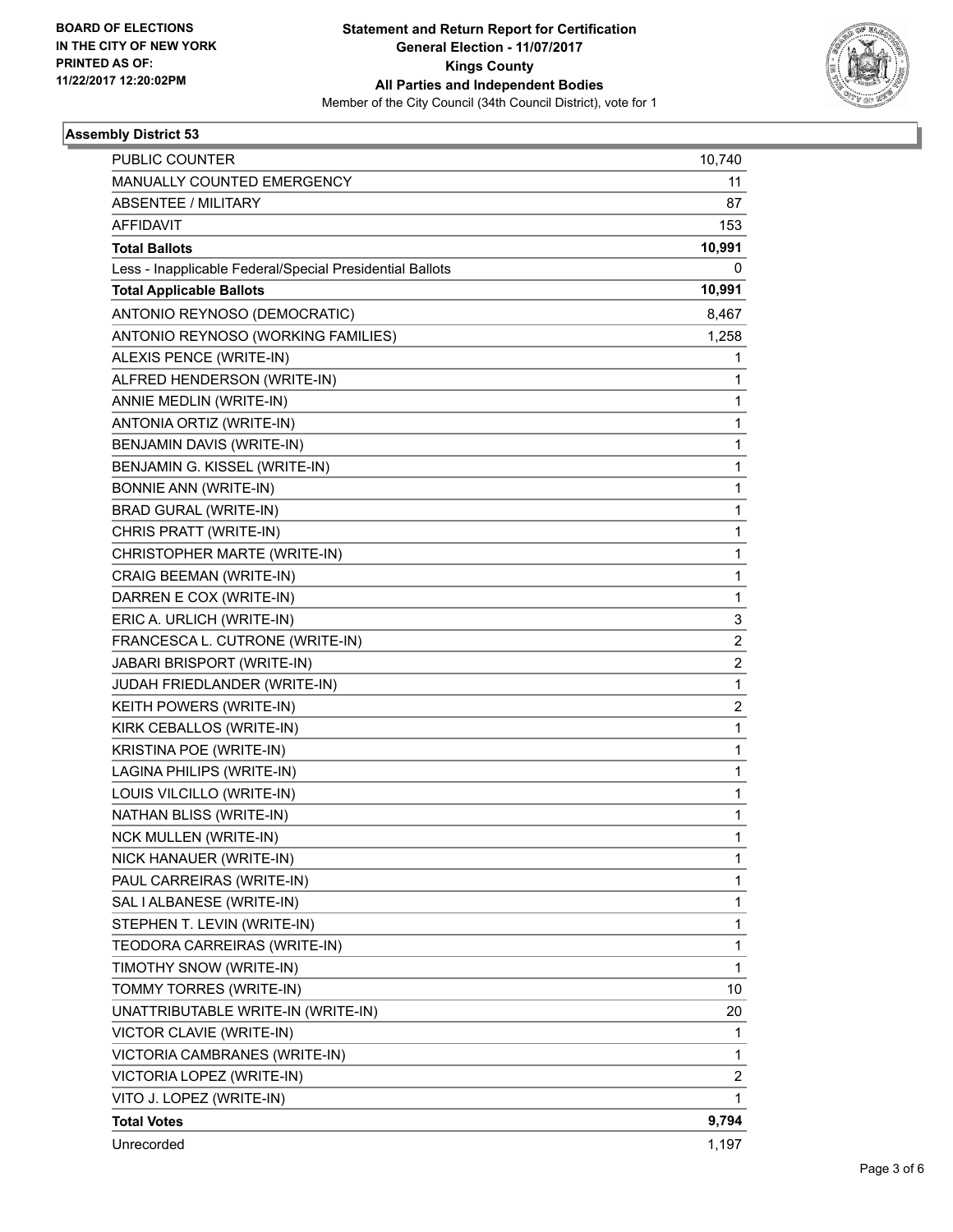

### **Assembly District 54**

| <b>PUBLIC COUNTER</b>                                    | 1,919          |
|----------------------------------------------------------|----------------|
| <b>MANUALLY COUNTED EMERGENCY</b>                        | 0              |
| ABSENTEE / MILITARY                                      | 19             |
| <b>AFFIDAVIT</b>                                         | 30             |
| <b>Total Ballots</b>                                     | 1,968          |
| Less - Inapplicable Federal/Special Presidential Ballots | 0              |
| <b>Total Applicable Ballots</b>                          | 1,968          |
| ANTONIO REYNOSO (DEMOCRATIC)                             | 1,602          |
| ANTONIO REYNOSO (WORKING FAMILIES)                       | 177            |
| BERNIE SANDERS (WRITE-IN)                                |                |
| CHRISTOPHER MARTE (WRITE-IN)                             | $\overline{2}$ |
| DALE E. HO (WRITE-IN)                                    | 1              |
| JASON DAVIES (WRITE-IN)                                  | 1              |
| LANDRY ROSE (WRITE-IN)                                   |                |
| TIMOTHY RUSTERHOTZ (WRITE-IN)                            | 1              |
| UNATTRIBUTABLE WRITE-IN (WRITE-IN)                       | 4              |
| <b>Total Votes</b>                                       | 1,790          |
| Unrecorded                                               | 178            |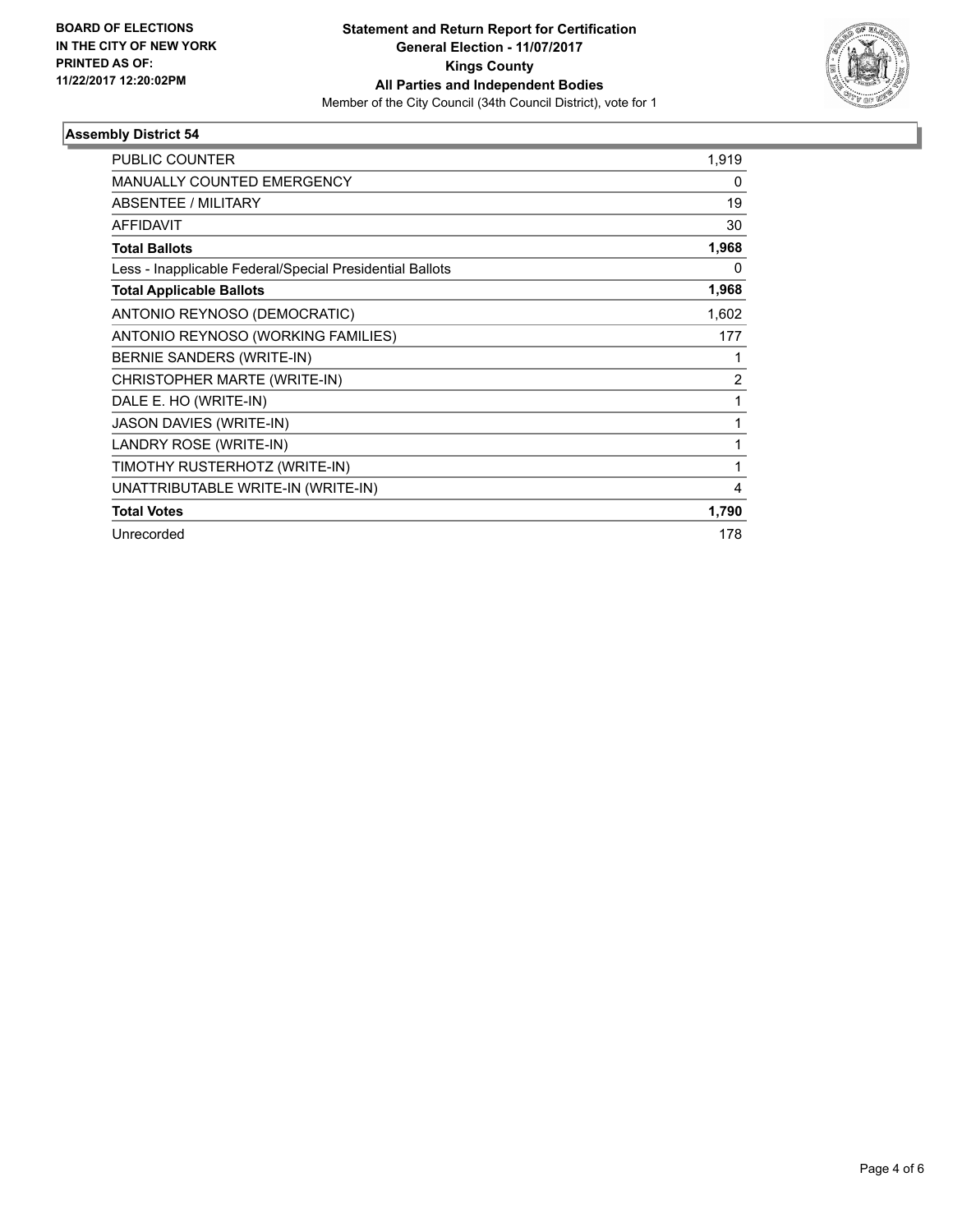

### **Total for Member of the City Council (34th Council District) - Kings County**

| MANUALLY COUNTED EMERGENCY<br>12.<br><b>ABSENTEE / MILITARY</b><br>137<br>AFFIDAVIT<br>246<br>16,092<br><b>Total Ballots</b><br>Less - Inapplicable Federal/Special Presidential Ballots<br>0<br><b>Total Applicable Ballots</b><br>16,092<br>ANTONIO REYNOSO (DEMOCRATIC)<br>12,418<br>ANTONIO REYNOSO (WORKING FAMILIES)<br>1,831<br>ALEXIS PENCE (WRITE-IN)<br>1<br>ALFRED HENDERSON (WRITE-IN)<br>1<br>ANNIE MEDLIN (WRITE-IN)<br>1<br>ANTONIA ORTIZ (WRITE-IN)<br>1<br>BENJAMIN DAVIS (WRITE-IN)<br>1<br>BENJAMIN G. KISSEL (WRITE-IN)<br>1<br>BERNIE SANDERS (WRITE-IN)<br>1<br><b>BONNIE ANN (WRITE-IN)</b><br>1<br><b>BRAD GURAL (WRITE-IN)</b><br>1<br>CARL HUNTZINGER (WRITE-IN)<br>1<br>CHRIS PRATT (WRITE-IN)<br>1<br>3<br>CHRISTOPHER MARTE (WRITE-IN)<br><b>CRAIG BEEMAN (WRITE-IN)</b><br>1<br>CRAIG WARSHACK (WRITE-IN)<br>1<br>DALE E. HO (WRITE-IN)<br>1<br>DARREN E COX (WRITE-IN)<br>1<br>DENISE BERSILE (WRITE-IN)<br>1<br>DONALD TRUMP (WRITE-IN)<br>1<br>ERIC A. URLICH (WRITE-IN)<br>3<br>FRANCESCA L. CUTRONE (WRITE-IN)<br>2<br>JABARI BRISPORT (WRITE-IN)<br>2<br>JAMES MARION (WRITE-IN)<br>1<br>JASON DAVIES (WRITE-IN)<br>$\mathbf{1}$<br>JOEL HERZIG (WRITE-IN)<br>1<br>JOHN NOLL (WRITE-IN)<br>1<br>JUDAH FRIEDLANDER (WRITE-IN)<br>$\mathbf 1$<br>2<br>KEITH POWERS (WRITE-IN)<br>KIRK CEBALLOS (WRITE-IN)<br>1<br>KRISTINA POE (WRITE-IN)<br>1<br>KYLE LIND (WRITE-IN)<br>1<br>LAGINA PHILIPS (WRITE-IN)<br>1<br>LANDRY ROSE (WRITE-IN)<br>1<br>LOUIS VILCILLO (WRITE-IN)<br>1<br>MARIA DONIANO (WRITE-IN)<br>1<br>MAUREEN ZIVIC (WRITE-IN)<br>1<br>MEREDITH CHESNEY (WRITE-IN)<br>1<br>MICHAEL BLOOMBERG (WRITE-IN)<br>1 | <b>PUBLIC COUNTER</b> | 15,697 |
|-------------------------------------------------------------------------------------------------------------------------------------------------------------------------------------------------------------------------------------------------------------------------------------------------------------------------------------------------------------------------------------------------------------------------------------------------------------------------------------------------------------------------------------------------------------------------------------------------------------------------------------------------------------------------------------------------------------------------------------------------------------------------------------------------------------------------------------------------------------------------------------------------------------------------------------------------------------------------------------------------------------------------------------------------------------------------------------------------------------------------------------------------------------------------------------------------------------------------------------------------------------------------------------------------------------------------------------------------------------------------------------------------------------------------------------------------------------------------------------------------------------------------------------------------------------------------------------------------------------------------------------------------------------|-----------------------|--------|
|                                                                                                                                                                                                                                                                                                                                                                                                                                                                                                                                                                                                                                                                                                                                                                                                                                                                                                                                                                                                                                                                                                                                                                                                                                                                                                                                                                                                                                                                                                                                                                                                                                                             |                       |        |
|                                                                                                                                                                                                                                                                                                                                                                                                                                                                                                                                                                                                                                                                                                                                                                                                                                                                                                                                                                                                                                                                                                                                                                                                                                                                                                                                                                                                                                                                                                                                                                                                                                                             |                       |        |
|                                                                                                                                                                                                                                                                                                                                                                                                                                                                                                                                                                                                                                                                                                                                                                                                                                                                                                                                                                                                                                                                                                                                                                                                                                                                                                                                                                                                                                                                                                                                                                                                                                                             |                       |        |
|                                                                                                                                                                                                                                                                                                                                                                                                                                                                                                                                                                                                                                                                                                                                                                                                                                                                                                                                                                                                                                                                                                                                                                                                                                                                                                                                                                                                                                                                                                                                                                                                                                                             |                       |        |
|                                                                                                                                                                                                                                                                                                                                                                                                                                                                                                                                                                                                                                                                                                                                                                                                                                                                                                                                                                                                                                                                                                                                                                                                                                                                                                                                                                                                                                                                                                                                                                                                                                                             |                       |        |
|                                                                                                                                                                                                                                                                                                                                                                                                                                                                                                                                                                                                                                                                                                                                                                                                                                                                                                                                                                                                                                                                                                                                                                                                                                                                                                                                                                                                                                                                                                                                                                                                                                                             |                       |        |
|                                                                                                                                                                                                                                                                                                                                                                                                                                                                                                                                                                                                                                                                                                                                                                                                                                                                                                                                                                                                                                                                                                                                                                                                                                                                                                                                                                                                                                                                                                                                                                                                                                                             |                       |        |
|                                                                                                                                                                                                                                                                                                                                                                                                                                                                                                                                                                                                                                                                                                                                                                                                                                                                                                                                                                                                                                                                                                                                                                                                                                                                                                                                                                                                                                                                                                                                                                                                                                                             |                       |        |
|                                                                                                                                                                                                                                                                                                                                                                                                                                                                                                                                                                                                                                                                                                                                                                                                                                                                                                                                                                                                                                                                                                                                                                                                                                                                                                                                                                                                                                                                                                                                                                                                                                                             |                       |        |
|                                                                                                                                                                                                                                                                                                                                                                                                                                                                                                                                                                                                                                                                                                                                                                                                                                                                                                                                                                                                                                                                                                                                                                                                                                                                                                                                                                                                                                                                                                                                                                                                                                                             |                       |        |
|                                                                                                                                                                                                                                                                                                                                                                                                                                                                                                                                                                                                                                                                                                                                                                                                                                                                                                                                                                                                                                                                                                                                                                                                                                                                                                                                                                                                                                                                                                                                                                                                                                                             |                       |        |
|                                                                                                                                                                                                                                                                                                                                                                                                                                                                                                                                                                                                                                                                                                                                                                                                                                                                                                                                                                                                                                                                                                                                                                                                                                                                                                                                                                                                                                                                                                                                                                                                                                                             |                       |        |
|                                                                                                                                                                                                                                                                                                                                                                                                                                                                                                                                                                                                                                                                                                                                                                                                                                                                                                                                                                                                                                                                                                                                                                                                                                                                                                                                                                                                                                                                                                                                                                                                                                                             |                       |        |
|                                                                                                                                                                                                                                                                                                                                                                                                                                                                                                                                                                                                                                                                                                                                                                                                                                                                                                                                                                                                                                                                                                                                                                                                                                                                                                                                                                                                                                                                                                                                                                                                                                                             |                       |        |
|                                                                                                                                                                                                                                                                                                                                                                                                                                                                                                                                                                                                                                                                                                                                                                                                                                                                                                                                                                                                                                                                                                                                                                                                                                                                                                                                                                                                                                                                                                                                                                                                                                                             |                       |        |
|                                                                                                                                                                                                                                                                                                                                                                                                                                                                                                                                                                                                                                                                                                                                                                                                                                                                                                                                                                                                                                                                                                                                                                                                                                                                                                                                                                                                                                                                                                                                                                                                                                                             |                       |        |
|                                                                                                                                                                                                                                                                                                                                                                                                                                                                                                                                                                                                                                                                                                                                                                                                                                                                                                                                                                                                                                                                                                                                                                                                                                                                                                                                                                                                                                                                                                                                                                                                                                                             |                       |        |
|                                                                                                                                                                                                                                                                                                                                                                                                                                                                                                                                                                                                                                                                                                                                                                                                                                                                                                                                                                                                                                                                                                                                                                                                                                                                                                                                                                                                                                                                                                                                                                                                                                                             |                       |        |
|                                                                                                                                                                                                                                                                                                                                                                                                                                                                                                                                                                                                                                                                                                                                                                                                                                                                                                                                                                                                                                                                                                                                                                                                                                                                                                                                                                                                                                                                                                                                                                                                                                                             |                       |        |
|                                                                                                                                                                                                                                                                                                                                                                                                                                                                                                                                                                                                                                                                                                                                                                                                                                                                                                                                                                                                                                                                                                                                                                                                                                                                                                                                                                                                                                                                                                                                                                                                                                                             |                       |        |
|                                                                                                                                                                                                                                                                                                                                                                                                                                                                                                                                                                                                                                                                                                                                                                                                                                                                                                                                                                                                                                                                                                                                                                                                                                                                                                                                                                                                                                                                                                                                                                                                                                                             |                       |        |
|                                                                                                                                                                                                                                                                                                                                                                                                                                                                                                                                                                                                                                                                                                                                                                                                                                                                                                                                                                                                                                                                                                                                                                                                                                                                                                                                                                                                                                                                                                                                                                                                                                                             |                       |        |
|                                                                                                                                                                                                                                                                                                                                                                                                                                                                                                                                                                                                                                                                                                                                                                                                                                                                                                                                                                                                                                                                                                                                                                                                                                                                                                                                                                                                                                                                                                                                                                                                                                                             |                       |        |
|                                                                                                                                                                                                                                                                                                                                                                                                                                                                                                                                                                                                                                                                                                                                                                                                                                                                                                                                                                                                                                                                                                                                                                                                                                                                                                                                                                                                                                                                                                                                                                                                                                                             |                       |        |
|                                                                                                                                                                                                                                                                                                                                                                                                                                                                                                                                                                                                                                                                                                                                                                                                                                                                                                                                                                                                                                                                                                                                                                                                                                                                                                                                                                                                                                                                                                                                                                                                                                                             |                       |        |
|                                                                                                                                                                                                                                                                                                                                                                                                                                                                                                                                                                                                                                                                                                                                                                                                                                                                                                                                                                                                                                                                                                                                                                                                                                                                                                                                                                                                                                                                                                                                                                                                                                                             |                       |        |
|                                                                                                                                                                                                                                                                                                                                                                                                                                                                                                                                                                                                                                                                                                                                                                                                                                                                                                                                                                                                                                                                                                                                                                                                                                                                                                                                                                                                                                                                                                                                                                                                                                                             |                       |        |
|                                                                                                                                                                                                                                                                                                                                                                                                                                                                                                                                                                                                                                                                                                                                                                                                                                                                                                                                                                                                                                                                                                                                                                                                                                                                                                                                                                                                                                                                                                                                                                                                                                                             |                       |        |
|                                                                                                                                                                                                                                                                                                                                                                                                                                                                                                                                                                                                                                                                                                                                                                                                                                                                                                                                                                                                                                                                                                                                                                                                                                                                                                                                                                                                                                                                                                                                                                                                                                                             |                       |        |
|                                                                                                                                                                                                                                                                                                                                                                                                                                                                                                                                                                                                                                                                                                                                                                                                                                                                                                                                                                                                                                                                                                                                                                                                                                                                                                                                                                                                                                                                                                                                                                                                                                                             |                       |        |
|                                                                                                                                                                                                                                                                                                                                                                                                                                                                                                                                                                                                                                                                                                                                                                                                                                                                                                                                                                                                                                                                                                                                                                                                                                                                                                                                                                                                                                                                                                                                                                                                                                                             |                       |        |
|                                                                                                                                                                                                                                                                                                                                                                                                                                                                                                                                                                                                                                                                                                                                                                                                                                                                                                                                                                                                                                                                                                                                                                                                                                                                                                                                                                                                                                                                                                                                                                                                                                                             |                       |        |
|                                                                                                                                                                                                                                                                                                                                                                                                                                                                                                                                                                                                                                                                                                                                                                                                                                                                                                                                                                                                                                                                                                                                                                                                                                                                                                                                                                                                                                                                                                                                                                                                                                                             |                       |        |
|                                                                                                                                                                                                                                                                                                                                                                                                                                                                                                                                                                                                                                                                                                                                                                                                                                                                                                                                                                                                                                                                                                                                                                                                                                                                                                                                                                                                                                                                                                                                                                                                                                                             |                       |        |
|                                                                                                                                                                                                                                                                                                                                                                                                                                                                                                                                                                                                                                                                                                                                                                                                                                                                                                                                                                                                                                                                                                                                                                                                                                                                                                                                                                                                                                                                                                                                                                                                                                                             |                       |        |
|                                                                                                                                                                                                                                                                                                                                                                                                                                                                                                                                                                                                                                                                                                                                                                                                                                                                                                                                                                                                                                                                                                                                                                                                                                                                                                                                                                                                                                                                                                                                                                                                                                                             |                       |        |
|                                                                                                                                                                                                                                                                                                                                                                                                                                                                                                                                                                                                                                                                                                                                                                                                                                                                                                                                                                                                                                                                                                                                                                                                                                                                                                                                                                                                                                                                                                                                                                                                                                                             |                       |        |
|                                                                                                                                                                                                                                                                                                                                                                                                                                                                                                                                                                                                                                                                                                                                                                                                                                                                                                                                                                                                                                                                                                                                                                                                                                                                                                                                                                                                                                                                                                                                                                                                                                                             |                       |        |
|                                                                                                                                                                                                                                                                                                                                                                                                                                                                                                                                                                                                                                                                                                                                                                                                                                                                                                                                                                                                                                                                                                                                                                                                                                                                                                                                                                                                                                                                                                                                                                                                                                                             |                       |        |
|                                                                                                                                                                                                                                                                                                                                                                                                                                                                                                                                                                                                                                                                                                                                                                                                                                                                                                                                                                                                                                                                                                                                                                                                                                                                                                                                                                                                                                                                                                                                                                                                                                                             |                       |        |
|                                                                                                                                                                                                                                                                                                                                                                                                                                                                                                                                                                                                                                                                                                                                                                                                                                                                                                                                                                                                                                                                                                                                                                                                                                                                                                                                                                                                                                                                                                                                                                                                                                                             |                       |        |
|                                                                                                                                                                                                                                                                                                                                                                                                                                                                                                                                                                                                                                                                                                                                                                                                                                                                                                                                                                                                                                                                                                                                                                                                                                                                                                                                                                                                                                                                                                                                                                                                                                                             |                       |        |
|                                                                                                                                                                                                                                                                                                                                                                                                                                                                                                                                                                                                                                                                                                                                                                                                                                                                                                                                                                                                                                                                                                                                                                                                                                                                                                                                                                                                                                                                                                                                                                                                                                                             |                       |        |
|                                                                                                                                                                                                                                                                                                                                                                                                                                                                                                                                                                                                                                                                                                                                                                                                                                                                                                                                                                                                                                                                                                                                                                                                                                                                                                                                                                                                                                                                                                                                                                                                                                                             |                       |        |
|                                                                                                                                                                                                                                                                                                                                                                                                                                                                                                                                                                                                                                                                                                                                                                                                                                                                                                                                                                                                                                                                                                                                                                                                                                                                                                                                                                                                                                                                                                                                                                                                                                                             |                       |        |